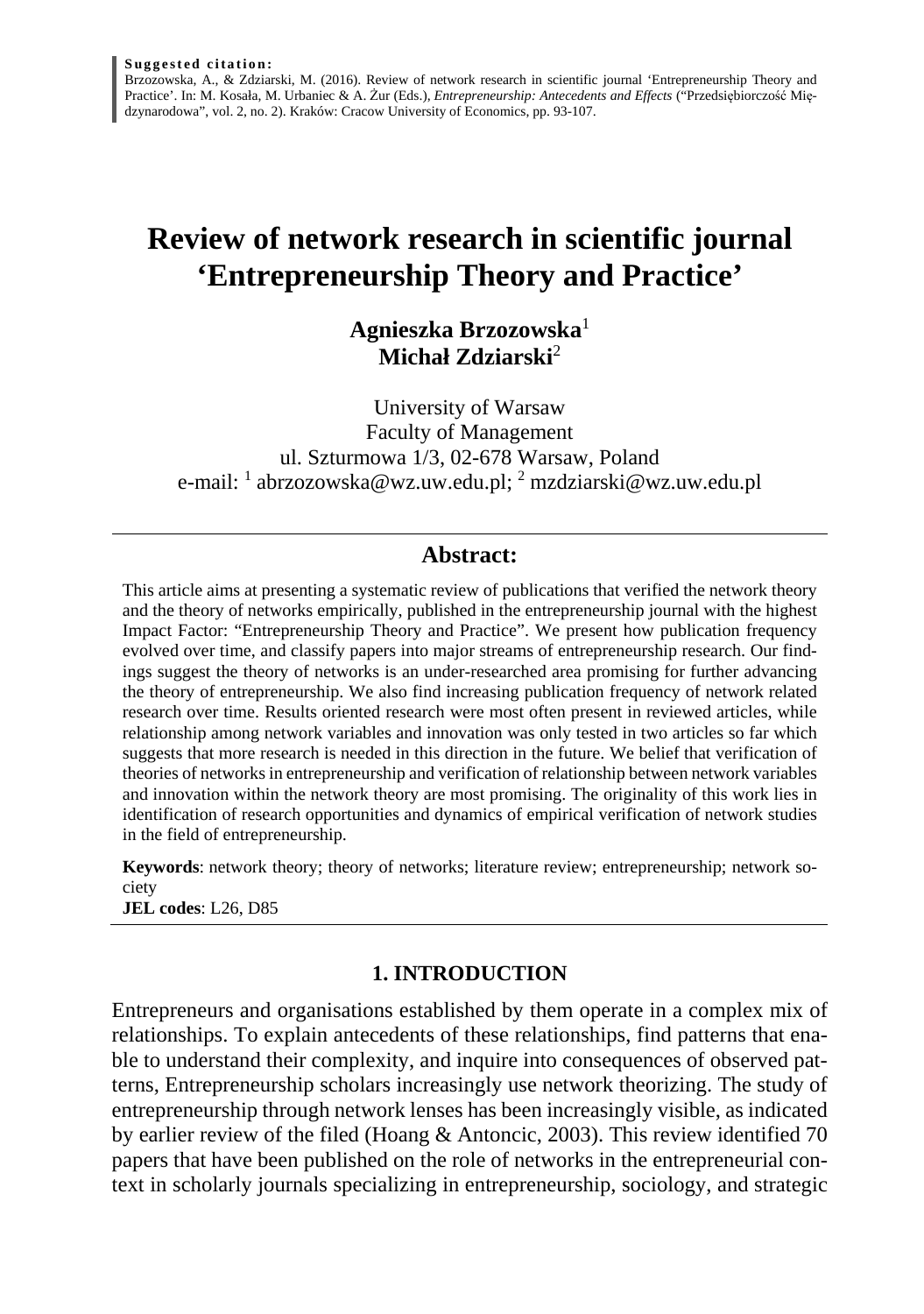management already in 2003. Since that time number of publications that use network approach in organization science has increased substantially, that enabled clarification on network related theorizing in social science (Borgatti & Halgin, 2011). Building on advances in network theory we decided to apply two major categories of network theorizing: the theory of networks and the network theory in systematic review of network research in the leading journal in the field – Entrepreneurship Theory and Practice.

Network theorizing raised out of a metaphor that was creatively used and turned into rigorous theoretical propositions, inter alia, by Harrison White, the founder of Harvard Revolution in sociology, and Bruno Latour, the author of the actor-network theory. Harrison White (1992) put forward a general sociological theory based on organisations (and individuals) seeking to control their identities through embeddedness in netdoms. Bruno Latour (1988) wrote that the network metaphor indicates concentration of resources in few network nodes. His actor-network theory treats both machines and humans as actors of social processes, emphasizing the key importance of their interactions in today's organisations and societies. That theory anticipates phenomena that have been recently called the Internet of things or the Internet of everything, visions of a global network connecting not only people but also objects. In the world where hundreds of millions of Internet users are constantly exchanging huge amounts of information, the network metaphor seems to be commonly comprehensible. Thinking about social networks, we imagine the world entangled by relationships among exchange participants who use modern information technologies.

The network metaphor usefulness is not confined to explaining the Internet phenomena solely or even those that occur in social systems. The widespread existence of networks is evidenced by a growing number of studies and theoretical proposals developed by physicists, mathematicians, computer scientists, biologists and epidemiologists. Also artists are interested in networks, as exemplified exquisitely by Mark Lombardi's drawings collected by the Museum of Modern Art (MoMA) in New York. Understanding the rules of information and resources flow within a network structure also has crucial practical implications. For example, it allowed for designing Google PageRank algorithm (Brin & Page, 1998), reducing costs and improving effectiveness of the fight against addiction to nicotine (Christakis & Fowler, 2008), detecting and combating terrorist networks (Krebs, 2002), and effectively placing innovations in the market (Valente, 1996).

In institutional economics, Powell (1990) points to networks as the third mechanism of economic organisation, along with markets and hierarchies. White (2001) and Granovetter (1985) argue that markets are theoretical concepts separated from reality, whereas, in fact, economic processes unfold primarily in social networks of exchange and cooperation. Granovetter's (1985) theory of social embeddedness of economic processes contrasted with classical economic theories that disregarded the social aspect and were dominated by individualistic, transactional explanations of economic mechanisms. Castells (1996) writes about an emerging network society that develops as modern communication technologies become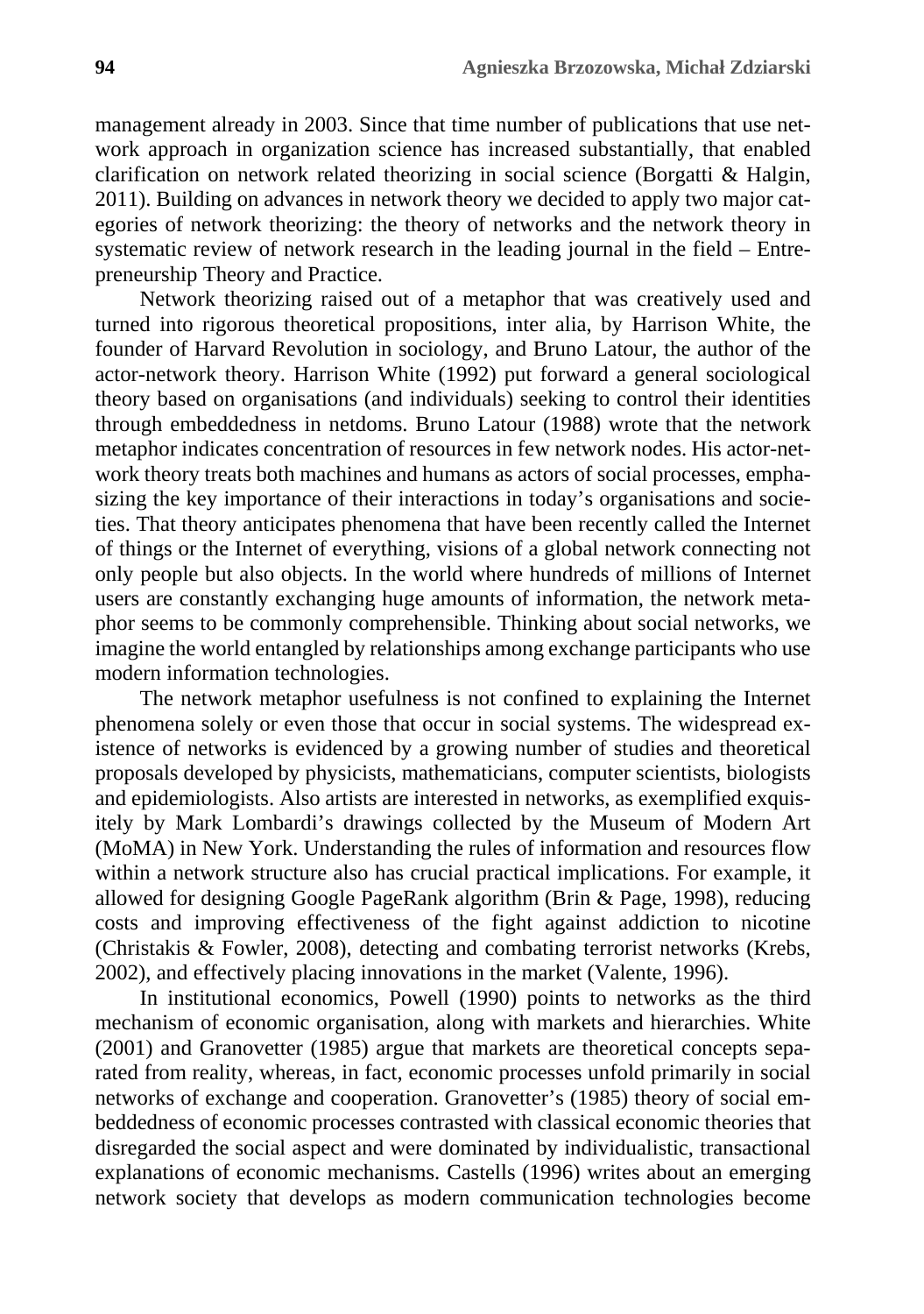widespread and global actors become more and more interconnected. The network metaphor allows him to reveal a comprehensive picture of the organisation of modern societies that are being constantly reconfigured. The network society processes cannot be effectively regulated by national laws since the network extends beyond the borders of a single country. Citizens of the network society smoothly switch between organisations, associations or coalitions of interests.

In the network society, where interrelated individuals are involved in the exchange of resources and information, an entrepreneur's success inevitably depends on his or her position and characteristics of the network in which he or she operates. Position in the network structure determines opportunities and imposes restrictions on freedom of action. Network characteristics govern dynamics and possibilities of exchange and access to resources and information.

Our article aims at presenting a systematic review of publications that verified the network theory and the theory of networks empirically and were printed in the entrepreneurship journal with the highest Impact Factor: "Entrepreneurship Theory and Practice". Our literature review outlines key theoretical proposals for a network approach: the network theory and theory of networks. To introduce this theoretical approaches we briefly introduced their key assumptions and illustrated each by example of a seminal study conducted in these traditions. Then, we introduce methodology of our study and present the results of our systematic literature review of "Entrepreneurship Theory and Practice" publications in 1995–2015. Resorting to the Scopus database, we selected 71 articles published in the last 20 years that use the word "network" in their abstracts. Subsequently, we divided the articles into those addressing theoretical proposals and those reporting empirical research to verify the theories. Since our review seeks to establish how advanced empirical research into links between networks where entrepreneurs operate and their performance is, the next step left out articles aimed at examining other relationships. We do not analyse in detail theoretical articles that contain no empirical research results, either. We selected 38 articles for our final analysis, considering them as an attempt to verify two broad theoretical traditions that we introduced earlier. Our literature review indicates popularity of these two approaches in the journal when mainstream entrepreneurship research is presented. We also describe changes in the number of publications in question in the studied period of 20 years. In conclusions, we identify promising areas of future research that strives to verify the network theories in the field of entrepreneurship.

## **2. NETWORK THEORY AND THE THEORY OF NETWORKS**

The growing importance of the network approach in the organisation and management theory was mentioned by Borgatti and Foster (2003), who indicated that its popularity increased exponentially, as measured by the number of publications in scientific journals. A network may be made up of any set of objects connected by relationships that form analysable patterns. Objects may be alternatively referred to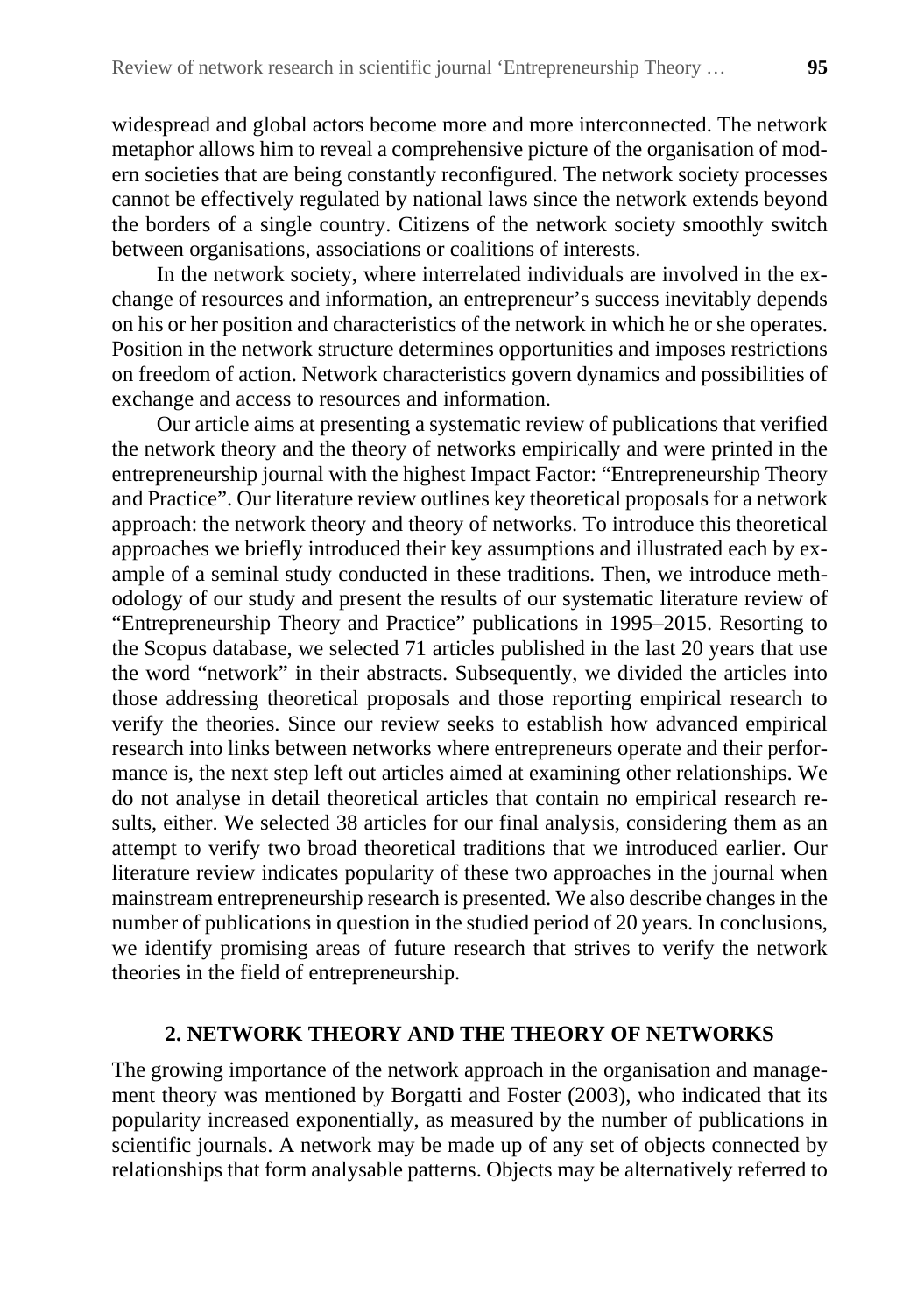as actors, nodes or vertices, and their interrelations may be termed ties, lines, connections or edges of a network. A network analysis highlights the fundamental importance of relationship patterns that form the ground for explaining the phenomena addressed by social sciences and for the entrepreneurship theory developed based on such sciences.

A social network analysis aims at clarifying links between the structure of relationships and connections and characteristics of the social system. It comprises two key aspects: mechanisms governing the formation of the social system and its characteristics, and consequences of network configuration (Tsai & Ghoshal, 1998; Rowley, Behrens & Krackhardt, 2000). Borgatti and Halgin (2011, p. 1168) point to the distinction between those two theoretical network issues that are analytically separate, defining them as the theory of networks and the network theory.

The theory of networks explains the origins and characteristics of an observed network, for example its non-scalability, i.e. the fact that the relationships between network nodes are distributed exponentially. Such a distribution may result from preferential connections, namely the tendency of nodes to establish relationships with popular network objects (Barabasi & Albert, 1999). Another research project, in line with the theory of networks, would define network properties, for instance its density as a measure of network relationships in proportion to all possible relationships. Networks where entrepreneurs operate are expected to have different densities, depending on the culture of a country. If entrepreneurs tend to be driven by more individualistic values, the network density is expected to be low, resulting in slower dissemination of practices and innovation and greater differentiation of entrepreneurs' attitudes. Empirical studies under the theory of networks are, therefore, conducted as macro-analyses of entrepreneurship determinants described by measurements of global network properties.

Research under the theory of networks is also exemplified by analyses of the extent to which the structure examined has the characteristics of a small-world network. The concept of small-world network refers to the classical theoretical proposal put forward by Milgram (1967), who stated that actors of even very extensive networks are separated by only a few direct connections, usually not more than six. A small-world network is a specific class of networks with many strongly interrelated subgroups and a relatively short path of connections between nodes (Watts & Strogatz, 1998). Uzzi, Amaral and Reed-Tsochas (2007) discussed the applications of small-world network research methods, pointing to the existence of such networks in a wide variety of organisational systems, for instance networks of relationships between musicians and actors, networks of alliances, research networks examined through mutual citations, inter-organisational networks built through personal relationships among board members, patent cooperation and energy networks. The fact that small-world networks prevail in different types of inter-organisational and personal networks proves high efficiency of network action coordination mechanisms and resilience of those systems to disruptions.

The network theory aims at explaining the consequences of network variables such as centrality, operation in structural holes and characteristics of ties for the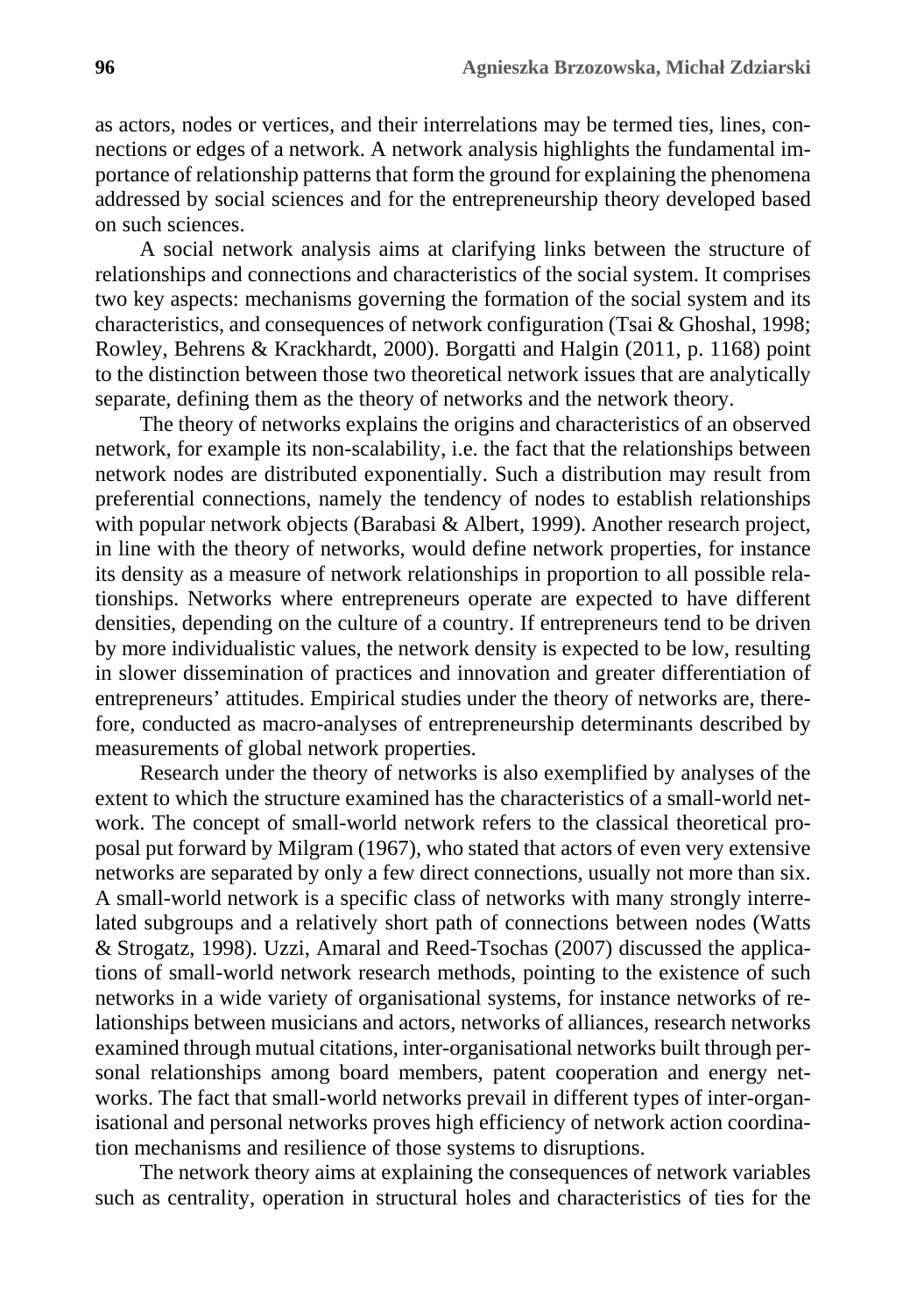performance of network participants (Granovetter, 1973; Freeman, 1979; Burt, 1992). Granovetter used the characteristics of ties to develop the theory of strength of weak ties (SWT) (Granovetter, 1973). He was directly inspired by research into the job seeking process that found that weak ties provide valuable information about job offers. It is the information from acquaintances weakly tied with job seekers, rather than from closely related friends, that increase the probability of success in the labour market. This is because persons closely related with job seekers live in the same environment and usually have access to similar information. Valuable information is communicated by people who have access to multiple groups with different information. Weak ties accelerate flows in a network and provide fast access to its remote parts.

Examination of links between the effects of action and the quality of relationships is also well illustrated by one of the most frequently cited scientific articles addressing networks (Uzzi, 1997). Its author investigated women's fashion companies in New York and found that two distinctive types of relationships existed between those companies and their suppliers. Those types are also included in the SWT theory described above. Respondents talked about them in different ways. The first type includes relationships marked by social embeddedness and called "close" or "special" by CEOs of examined companies. Such relationships are based on reciprocity, emotional involvement, intensive exchange of information, trust, joint problem solving and a longer time horizon. The second type comprises market transactions (arm's length ties), individual agreements where suppliers were selected chiefly according to the lowest price criterion. Uzzi stated that embeddedness was associated with saving time (economies of time), i.e. the ability to seize emerging market opportunities quickly. Embeddedness also reduces transaction costs because partners having a long-term relationship tend to trust each other. He also highlighted that excessive embeddedness restricted access to information about changes outside the network of a company's close relationships.

The theory of structural holes is a perfect example of reasoning in the context of the network theory, which states that the positions of nodes affect their performance. It was developed by Ron Burt (1992) on the basis of research into issues similar to those that became the foundation for Granovetter's theory of strength of weak ties. Burt focused on the impact of a diversified egocentric network structure, i.e. a network of people directly related with candidates, on the speed of promotion. He put forward the hypothesis that promotion is linked with structural holes in egocentric networks. Holes also exist where two people tied with a candidate for promotion do not have mutual relationships. Structural holes allow the candidate to control information flow between unrelated contacts and access knowledge from many sources. This affects his or her expert position and should be positively correlated with promotion likelihood, as confirmed by that author's research. In his argumentation, he does not focus on the quality of relationships but on their structure and the position of candidates for promotion.

We have drawn a distinction between the network theory and the theory of networks in this section. We introduced the essence of each of these theories and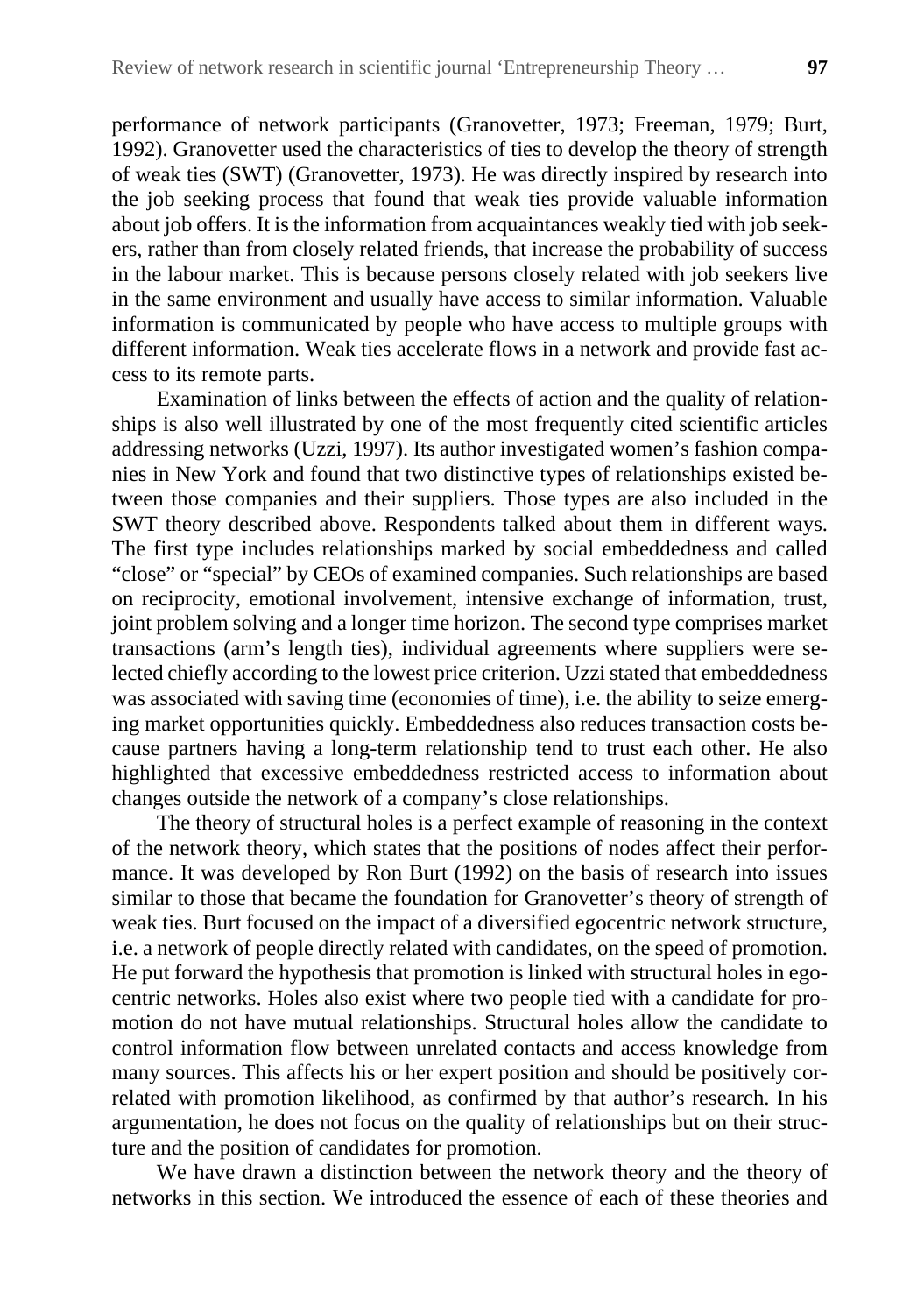discussed seminal studies that illustrate both. In order to achieve this we have chosen the most frequently cited works that examined network structures and effects of network actors' positions. In the next chapter, we analyse those two types of theories in the entrepreneurship literature based on a review of texts published in "Entrepreneurship Theory and Practice" during 20 years. We were curious how often in mentioned journal the issue of network was the topic of articles and, considering the entrepreneurship field, in what context it was analysed. The aim was to determine what areas were taken into consideration in the analysis of the network in ETP.

#### **3. MATERIALS AND METHODS**

In this article, we report preliminary research that we want to develop into a systematic review of entrepreneurship literature. We intend to provide a comprehensive review of publications aimed at verifying network theories empirically. We would like to include more scientific journals addressing entrepreneurship and expand the scope of our analyses. At the present stage of preliminary research, we have chosen to analyse the entrepreneurship journal with the highest IF: "Entrepreneurship Theory and Practice". Based on the Scopus database, we limited our selection of articles to 1995–2015.

Initially, we tried to look for texts addressing the network theory and the theory of networks. However, regardless of the search phrase, the results comprised the same 16 articles. We, therefore, decided to broaden our search and selected articles that contained the word "network" in their abstracts. This resulted in more texts, namely 71. Thus, we were able to prepare a broader analysis of the issue in question and verify which theory is actually used for data analysis.

Following the initial selection, we rejected 9 thematically irrelevant articles that contained the word "network" in a meaning different from "a network of relationships" or that concerned, for example, citation links between entrepreneurship researchers (Grégoire, Noël, Déry & Béchard, 2006). One article covered a literature review of research into networks in entrepreneurship (Slotte-Kock & Coviello, 2010). 23 publications presented studies on the impact of a network on a selected phenomenon. The objective of our review was to identify articles that verified empirically the network theory and the theory of networks described in the previous chapter. We wanted to find out how researchers analyse networks, what they research and what network characteristics are described, which helped us to outline the research programme in the conclusions. Based on the review of abstracts and an overview of the methodology and methods of analysis of the collected data, we classified 38 articles for final analysis.

When reviewing publications on networks, we wanted to answer the following questions:

Which theory is mainly used to do research into networks in entrepreneurship (theory of networks vs. network theory)?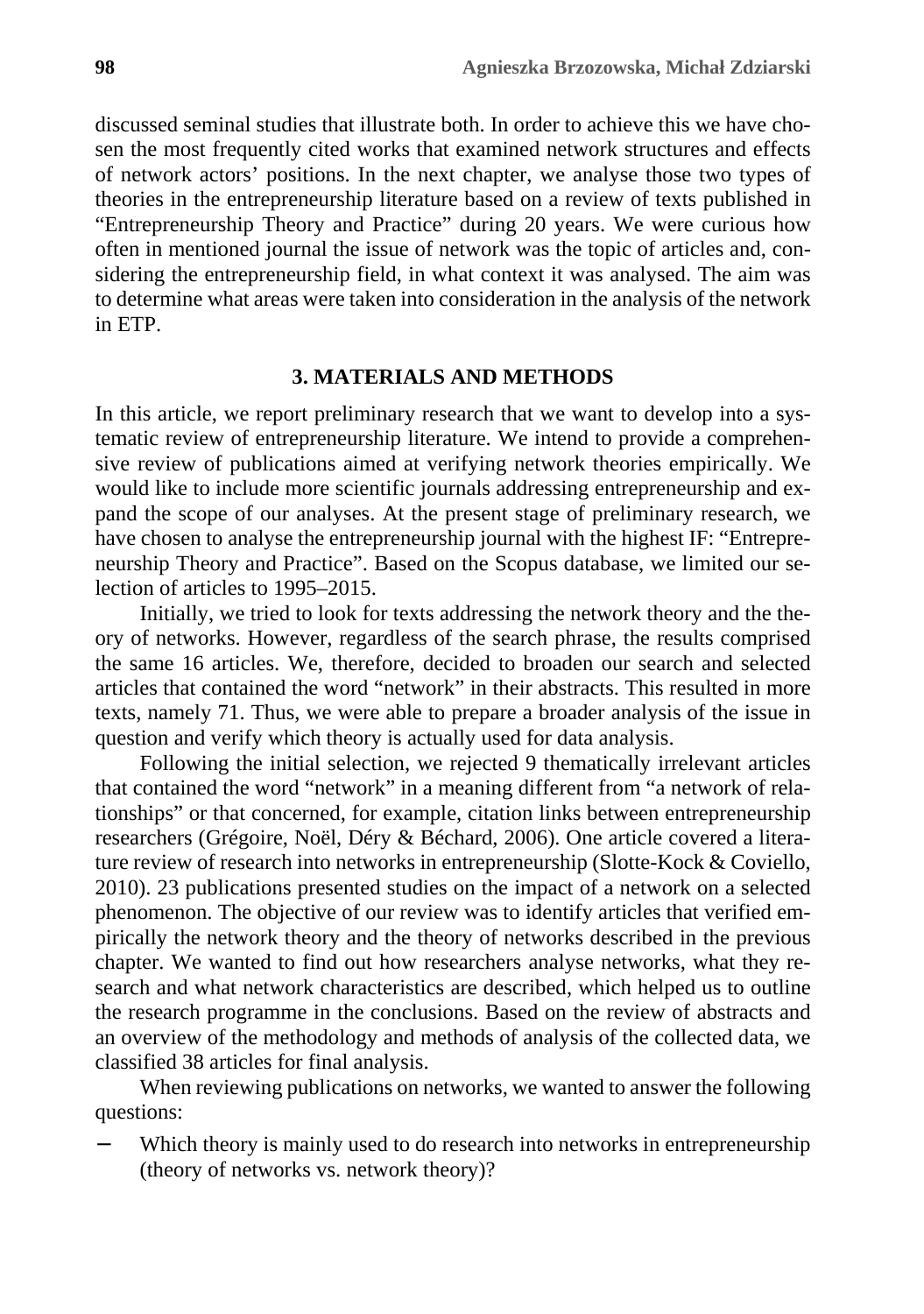- − In which context of entrepreneurship are networks most frequently researched?
- − Which network characteristics are most often analysed in research into networks in entrepreneurship?

We divided the selected articles according to the area researched, network theory used and the method of network analysis, and matched the articles to network characteristics that were described in the studies: size, density, relationship type, centrality, structure or content. We also identified 6 themes that were discussed in the articles in the entrepreneurship context of research: innovation, company development understood also as company growth, resources and resource accumulation, achievement understood also as the number of agreements concluded, effectiveness, etc., financing – all methods of financing, collaboration with banks, lending and cooperation including texts describing cooperation between companies, suppliers, entrepreneurs and institutions. Above themes arose from the grouping of articles in the thematic area. Reviewing articles enabled us to define the main topics which were discussed, and categorize them into thematic categories. Our main analytical frame was to distinguish papers as either fitting concepts of network theory or theory of networks as proposed by Borgatti and Halgin (2011). At more detailed level we assigned papers according to specific measures and network concepts used by their authors. We have looked for commonly used network concepts such as: density, centrality, type of relationship, structure and content. Some articles are classified in several categories as the use of concepts and measures is not mutually exclusive.

#### **4. RESULTS AND DISCUSSION**

The analysis of abstracts of 39 articles selected for review allowed us to classify them to two theoretical areas mentioned in the preliminary literature analysis and to one of 6 research area categories. We classified them independently, and when opinions differed, we read whole articles in order to assign them to appropriate categories. The results of our review are provided in Table 1 below.

It appeared that most studies – as many as 14 or 37% of all articles on network research published in the journal that we chose – focused on business achievements. As illustrated in Table 1, researchers concentrated primarily on analysing the type of relationship and its impact on entrepreneurs' achievements, hence used the network theory more frequently, although network structures and sizes were also examined. Among the selected texts, the article by Greve and Salaff (2003) has most citations and describes networking patterns among entrepreneurs and their impact on business operations, exemplified for 4 different countries. The second most frequently cited article is that by Louise, Althanassiou and Crittenden (2000), who presented the influence of the founder's central position on strategic business management, and thus on company performance. Based on the concept of social network and the founder's central position, they developed a model for further examination of strategic business management. The third most often cited (150) text by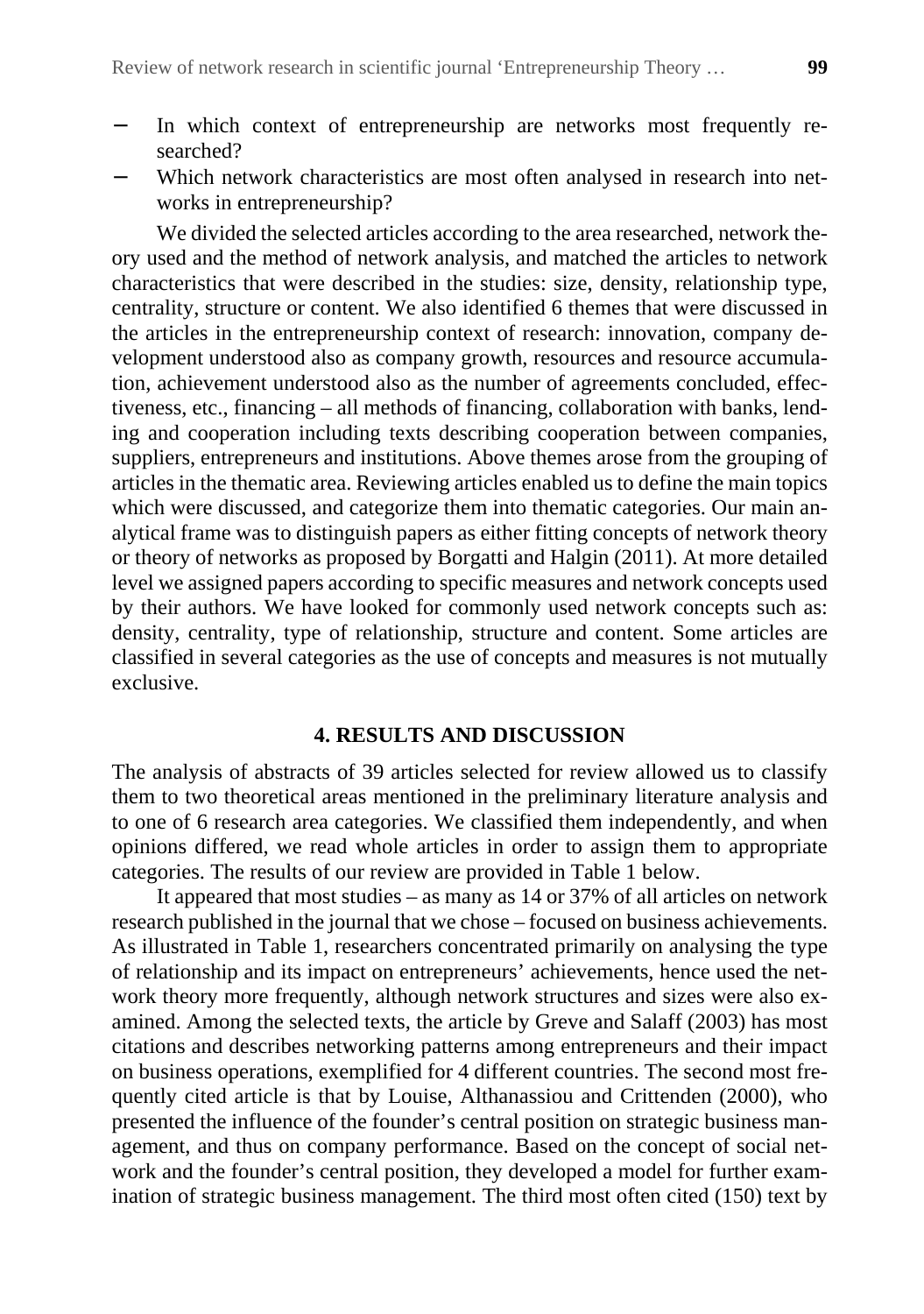Hite (2005) builds on case studies and analyses embeddedness of entrepreneurs in the context of recognising opportunities, seeking resources and effective management. The next most often cited (121 citations) study presents the network structure of academic entrepreneurs managing companies in various stages of development (Mosey & Wright, 2007). The research involved interviews with academic entrepreneurs who were asked to describe the structure, content and management of their networks at the beginning of the research and again after one year. In his text, cited 82 times, Westhead (1995) addresses achievements depending on the type of hightechnology company managers and the type of their relationships. A quite often cited article (70 citations) by Lester and Cannella (2006) is about building social capital by family businesses and its impact on their survival. Other articles in this group focused mainly on the type of relationships, type of persons in the network and their impact on achievements (Godwin, Stevens & Brenner, 2006; Wu, Wang, Chen & Pan, 2008; Huse & Swartz, 2010; Scarbrough et al., 2013; Sautet, 2013; Ebbers, 2014), also with reference to success achieved by transnational entrepreneurs (Wenhong & Tan, 2009).

| Area                | No. of articles | Network<br>theory | of networks<br>Theory | of network<br><b>Size</b> | of network<br>Density | Type of relationship<br>the network<br>Ē | Centrality     | network<br><b>Structure</b><br>the<br>$\mathfrak{b}$ | the network<br>Content<br>ទ |
|---------------------|-----------------|-------------------|-----------------------|---------------------------|-----------------------|------------------------------------------|----------------|------------------------------------------------------|-----------------------------|
| Innovation          | $\overline{c}$  |                   |                       |                           | ш                     |                                          |                |                                                      |                             |
| Company development | 4               | 2                 | 2                     |                           |                       | 3                                        |                |                                                      |                             |
| Resources           | 5               | 4                 |                       | 2                         |                       | 4                                        |                |                                                      |                             |
| Achievements        | 14              | 9                 | 5                     | 5                         |                       | 9                                        | $\overline{c}$ | 5                                                    | 3                           |
| Financing           |                 | 6                 |                       |                           |                       | 6                                        |                | 3                                                    |                             |
| Cooperation         |                 | 6                 |                       | 3                         |                       | 7                                        |                | 3                                                    |                             |
| Total               | 39              | 28                | 11                    | 10                        | $\overline{2}$        | 30                                       | 4              | 13                                                   | 7                           |

**Table 1.** Division of articles by area, theory and network analysis area

Source: own elaboration.

We assigned seven texts to the thematic area of cooperation and seven articles to the topic of raising funds by entrepreneurs.

As regards articles describing research into the impact of networks on cooperation among entrepreneurs, investors etc., it can also be noted that the researchers concentrated chiefly on studying types of network relationships (Webb et al., 2010; Karra, Tracey & Phillips, 2006), then the network structure (Ring, Peredo & Chrisman, 2010) and the network size (Kuhn & Galloway, 2015; Patel & Conklin, 2009). Only one article used the theory of networks (Ring, Peredo  $&$  Chrisman, 2010) and others employed the network theory (i.a. Bartholomew & Smith, 2006; Daspit & Long, 2014).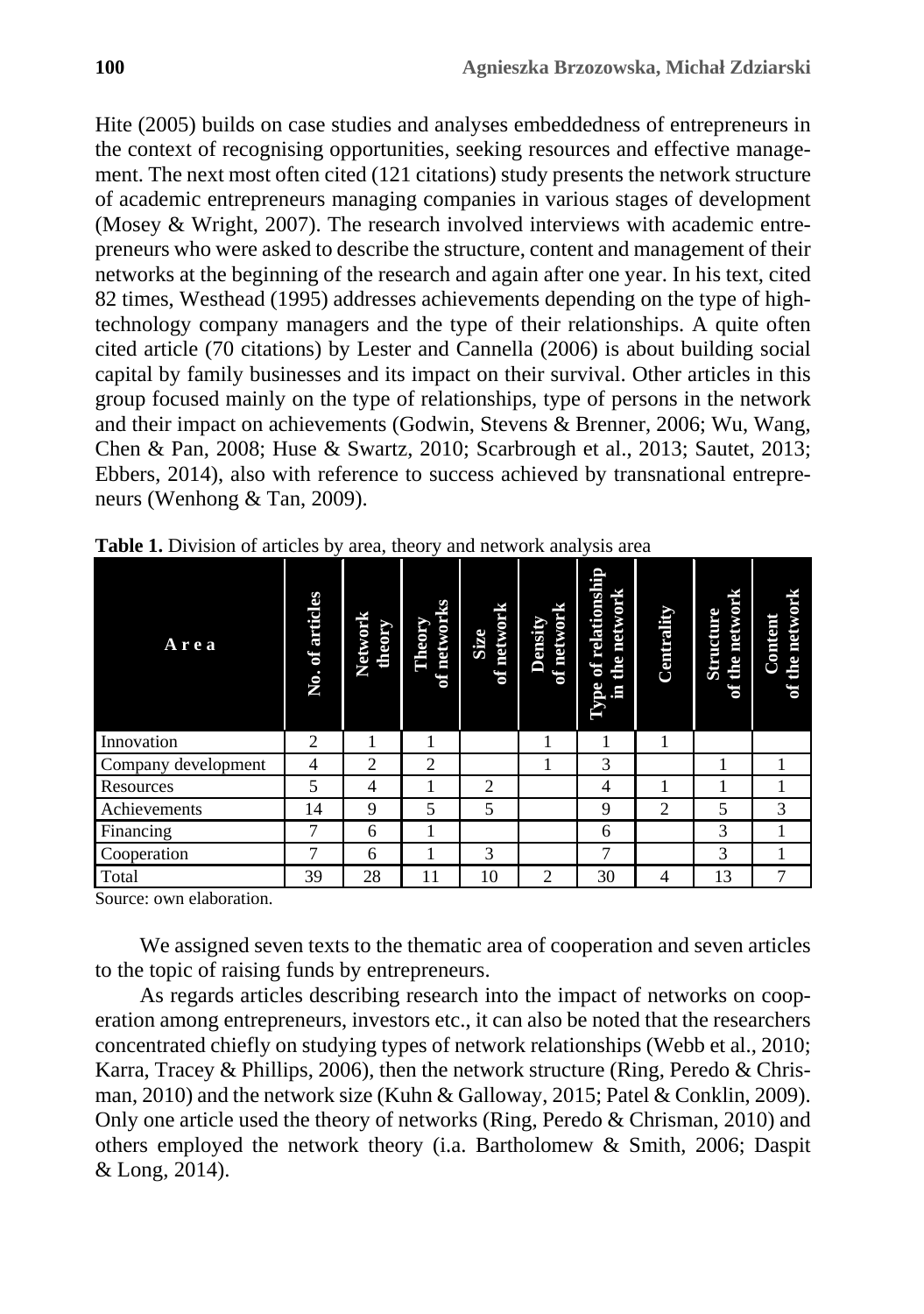That was also the case for articles on the impact of networks on the search for financing by entrepreneurs where the authors also primarily analysed relationship types, chiefly using the network theory (i.a. Chen & Tan, 2009; Du, Guariglia & Newman, 2015), with only one article resorting to the theory of networks (Fiet, 1996). The research mostly concerned methods of building networks in order to gain easier access to loans (Saparito, Elam & Brush, 2013; Du, Guariglia & Newman, 2015) or generally to raise funds more effectively (Jonsson & Lindbergh, 2013; Kreiser, Patel & Fiet, 2013).

Another group of five articles (13%) presented networks in the context of resource accumulation. Again, what could be noticed was the popularity of network relationship type analyses with account being taken of those relationships that allowed for successful use of resources (Haugh, 2007; Khayesi, George & Antonakis, 2014), then the popularity of network size analyses (Semrau & Werner, 2014), and finally centrality (Keil, Maula & Wilson, 2010) and generally network structure and content (Sullivan & Ford, 2014). No article assigned to the topic of resources and their accumulation used the theory of networks.

Four articles were categorised as addressing company development and the fewest texts dealt with innovation (2 articles). In analysing networks in the context of company development, the first study examined the impact of relationship types on company operations in different stages of development (Arregle et al., 2015), whereas the second one focused on the role played by networks and their densities in internationalisation of companies (Musteen, Datta & Butts, 2014). In their research, De Carolis, Litzky and Eddieston (2009) attempted to find out what type of networks and network relationships has a positive effect on company development. Their research results are quite often cited  $-70$  citations. They analysed the types of people involved in entrepreneurs' networks. Hansen (1995) studied growing organisations with a focus on the types and frequency of interactions among their members.

In the area of innovation, one article addressed network density and centrality and their consequences for business innovation (Tan, Zhang & Wang, 2015). The authors of the second study analysed the type of network relationships and commercialisation of innovations (Partanen, Chetty & Rajala, 2014). Tan, Zhang and Wang's (2015) publication used both network theory and theory of networks.

To summarise, based on our analysis, we noticed that research into networks in entrepreneurship mostly concentrated on types of relationships and their effects on achievements, financing, cooperation and resource accumulation. The fewest studies addressed density, centrality and other network variables. Researchers least frequently referred to studies related to the theory of networks, which means that there is a gap in the entrepreneurship literature.

What we also found interesting was an analysis of the number of articles based on network research over the last 20 years, as presented in the table below.

As can be observed, articles reporting network analyses are not very popular in "Entrepreneurship Theory and Practice". By 2005, only single or no texts were actually published. It was only after 2005 when we can notice an increased interest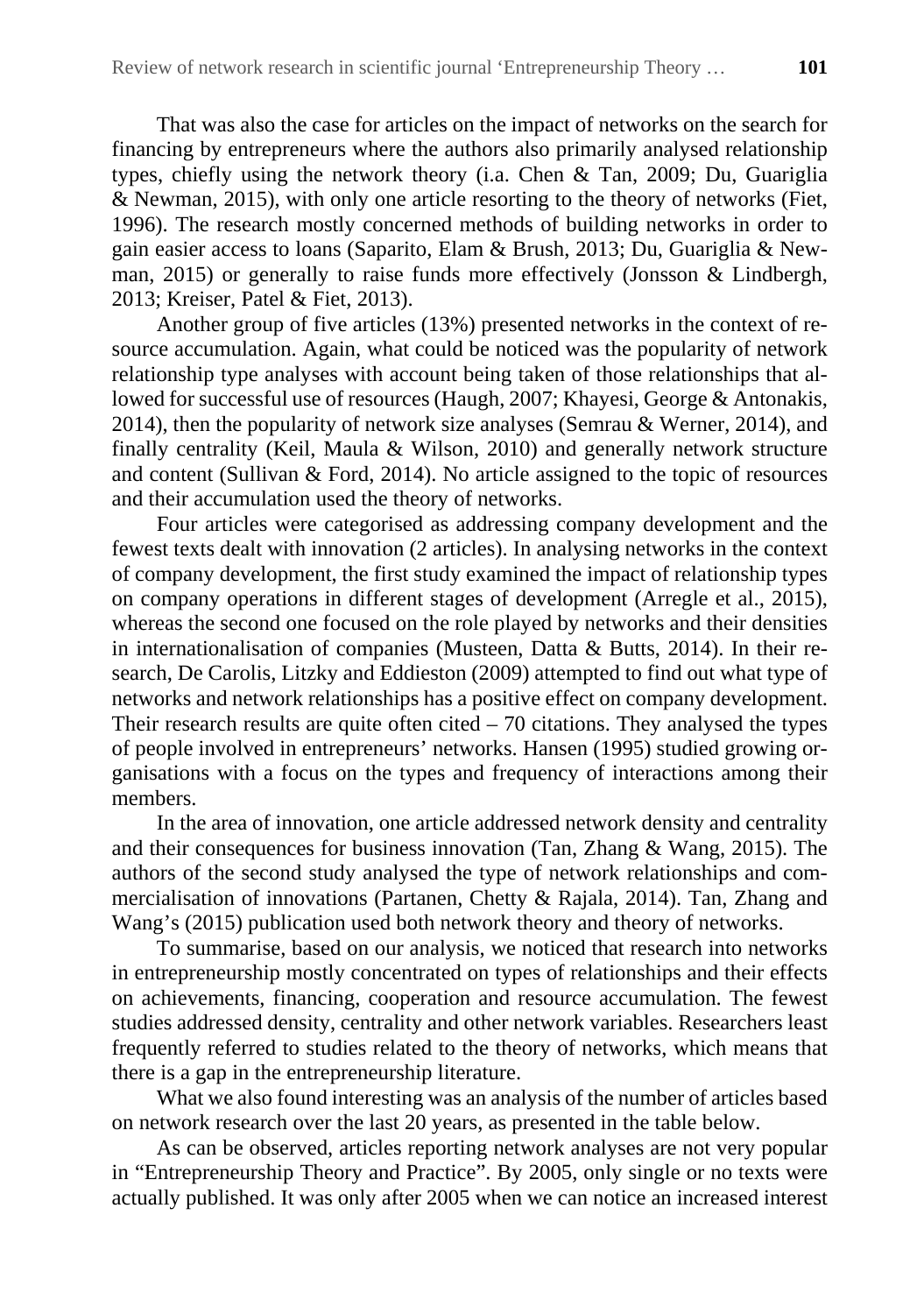in research into networks in the field of entrepreneurship. Especially over the last 5 years, this subject seems to have been attracting more and more interest, although the number of publications has remained more or less the same since 2010. In recent years, roughly since 2006, such topics as cooperation, financing, search for resources have earned recognition, and since quite recently, innovation and company development have become more popular.

**Table 2.** Distribution of 39 selected articles in 1995–2015 by year and popularity of the topic

| Year/thematic area    | 1995 | 1996 | 2000 | 2003 | 2005 | 2006 | 2007 | 2008 | 2009 | 2010 | 2013 | 2014 | 2015 |
|-----------------------|------|------|------|------|------|------|------|------|------|------|------|------|------|
| Innovation            |      |      |      |      |      |      |      |      |      |      |      |      |      |
| Company development   |      |      |      |      |      |      |      |      |      |      |      |      |      |
| Resources             |      |      |      |      |      |      |      |      |      |      |      | 3    |      |
| Achievements          |      |      |      |      |      |      |      |      |      |      | ◠    |      |      |
| Financing             |      |      |      |      |      |      |      |      | ↑    |      | 3    |      |      |
| Cooperation           |      |      |      |      |      | ↑    |      |      |      | ◠    |      |      |      |
| Total no. of articles | ◠    |      |      |      |      |      | ◠    |      |      |      |      |      |      |

Source: own elaboration.

#### **5. CONCLUSIONS**

Our analysis allowed us to answer the questions that we asked. It turned out that research to verify the theory of networks empirically is much less frequently published in the entrepreneurship literature than research aimed at verifying the network theory. This offers a huge potential for exploring that scientific branch and looking at entrepreneurship from a different perspective than before. It is worth reflecting on projects intending to describe global network structures among entrepreneurs, examine network density and other characteristics and reasons for the formation of networks whose importance cannot be overemphasised in modern entrepreneurship. It seems interesting to study the differences in relationship types and other characteristics across individual countries and examine them in the context of cultural differences. Cultural differences, for example individualism versus collectivism, should be relevant to the characteristics of networks of entrepreneurs operating in different countries. A promising research field should also cover analyses of transnational networks of entrepreneurs and their adaptation to various structures that determine dynamics of the flow and exchange of resources and information. It is notworthy that studies of embeddedness-initiated in economic sociology by Granovetter (1973) are very promising in the field of entrepreneurship. In particular, exploring effects of weak and strong ties (Granovetter, 1973; Burt, 1992) on entrepreneurial behavior in different context and across geographies could extend our knowledge of determinants of success.

Studies based on the network theory are rarely published in the journal "Entrepreneurship Theory and Practice", although the dynamics of publications that we have presented indicates their growing popularity. Particularly promising research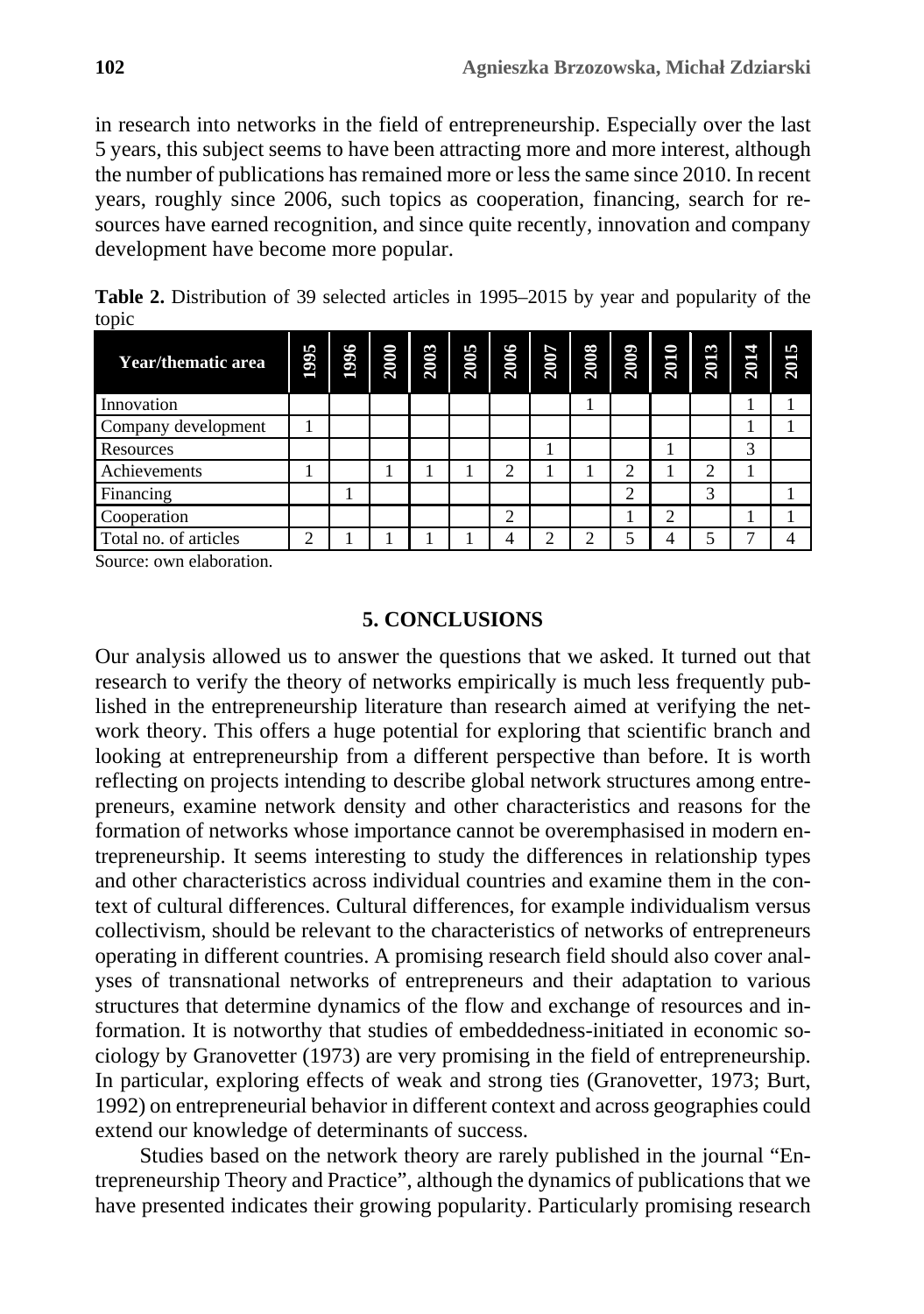directions that will verify the importance of entrepreneurs' position within networks seem to be those that will explore links between networks and innovation processes. Network models explaining the dynamics of innovation spread indicate different roles of network nodes, depending on their position (Valente, 1996). The small number of articles could be caused by the fact that that issue is still under researched. Other reason could be that researchers from the entrepreneurship field consider this area as a not very suitable for entrepreneurship research. The biggest problem is that our review is narrowed to one journal and this topic could be not very suitable for the journal requirements.

Another promising direction of such research where we have seen relatively few publications so far is an analysis of correlations between constraints and opportunities for company development, ensuing from the position in the network structure. Although researchers mostly paid attention to relationship types and their impact on achievements, that topic has not been exhausted. Investigation done by Uzzi (1997) should be useful for researchers in these area. Few of the studies presented use standard measures of centrality, density and occurrence in structural holes that were operationalised as part of the social network analysis. This suggests that this discipline may be developed by applying social network analysis methods in entrepreneurship.

The biggest limitation of our review is probably the focus on only one scientific journal. However, the goal of our article was to highlight the fact that network analysis is very useful and interesting and to indicate a possible direction for entrepreneurship research development. We are aware that the issue of networks in innovation may be more frequently addressed in journals focused primarily on innovation, hence the small number of texts on this topic, though perhaps network analyses are not conducted in that direction. This requires verification. A weakness of our analysis also lies in confining it mostly to reading abstracts, with hardly skimming whole articles. This makes information incomplete. Nonetheless, it is a good suggestion for in-depth analyses.

Our literature review shows that the network theory and the theory of networks are becoming important approaches that make it possible to look at key and unchanged issues of entrepreneurship from a new perspective. In the network society, where the importance of relationships for the results achieved by individuals seems to be growing, we expect further dynamic expansion of entrepreneurship research resorting to theoretical perspectives discussed in this article. Our classification of articles could be helpful in identifying areas where the network approach is rarely used.

#### **REFERENCES**

- Arregle, J.-L., Batjargal, B., Hitt, M.A., Webb, J.W., Miller, T., & Tsui, A. S. (2015). Family Ties in Entrepreneurs' Social Networks and New Venture Growth. *Entrepreneurship Theory & Practice, 39(2)*, 313–344. doi: 10.1111/etap.12044.
- Barabasi, L., & Albert, R. (1999). Emergence of Scaling in Random Networks. *Nature,* 286, 509-512. doi: 10.1126/science.286.5439.509.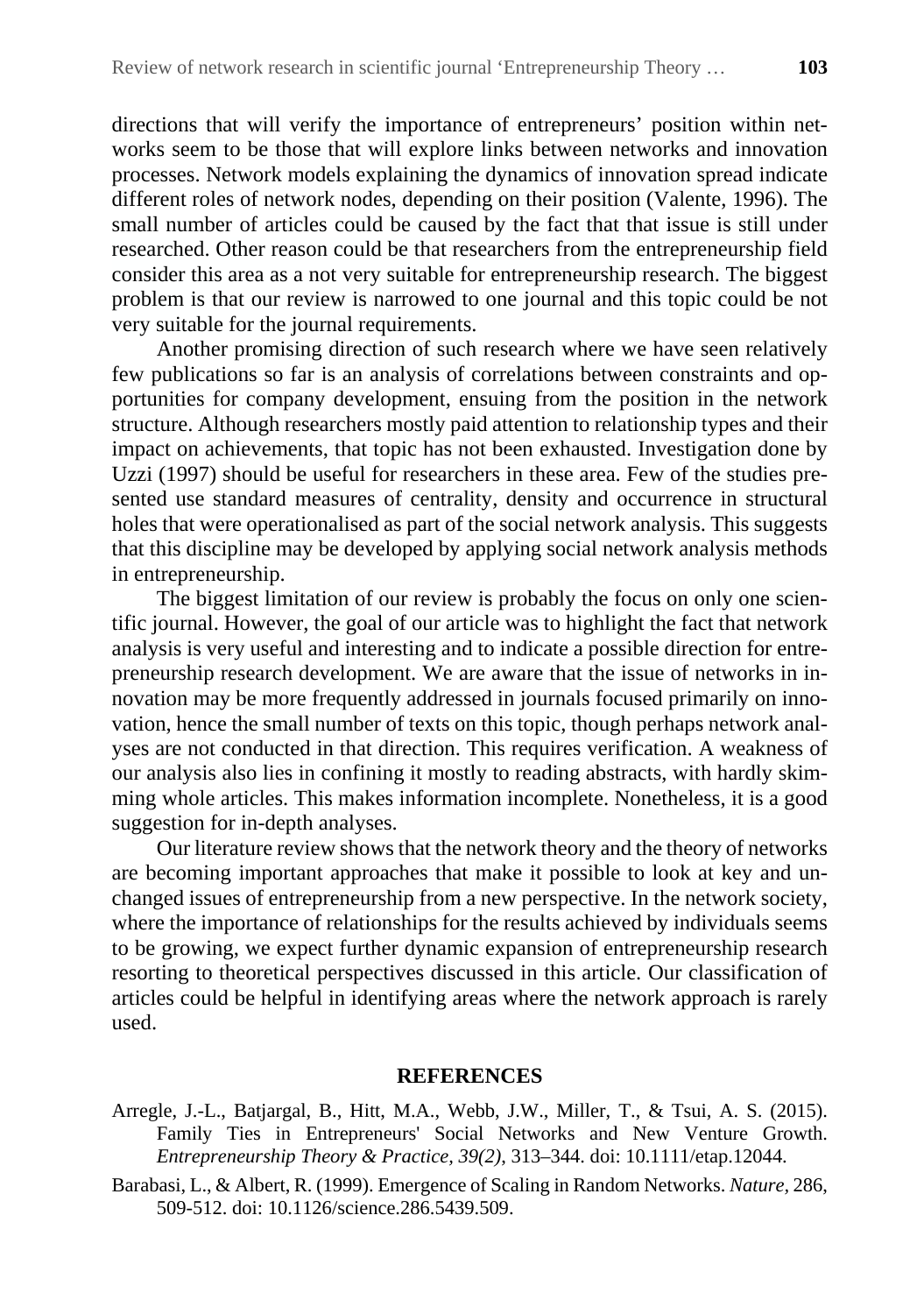- Bartholomew, S., & Smith, A.D. (2006). Improving Survey Response Rates from Chief Execu-tive Officers in Small Firms: The Importance of Social Networks*. Entrepreneurship Theory & Practice,* 30(1), 83–96. doi: 10.1111/j.1540- 6520.2006.00111.x.
- Borgatti, S.P., & Foster, P. (2003). The Network Paradigm in Organizational Research: A Review of Typology. *Journal of Management*, 29, 991-1013. doi: 10.1016/S0149- 2063\_03\_00087-4.
- Borgatti, S., & Halgin, D. (2011). On network theory. *Organization Science,* 22(5), 1168- 1181. doi:10.1287/orsc.1100.0641.
- Brin, S., & Page, L. (1998). *Anatomy of a large-scale hypertextual web search engine*. Proceedings of the 7th International World Wide Web Conference (107-117). Brisbane, Australia: Elsevier Science Publishers B.V. Ansterdam, The Netherlands. doi:10.1016/S0169-7552(98)00110-X.
- Burt, R. (1992). *Structural Holes*. Cambridge, Massechusets: Harvard University Press.
- Chen, W., & Tan, J. (2009). Understanding Transnational Entrepreneurship Through a Network Lens: Theoretical and Methodological Considerations. *Entrepreneurship Theory & Practice,* 33(5), 1079–1091. doi: 10.1111/j.1540-6520.2009.00335.x.
- Christakis, N., & Fowler, J. (2008). The Collective Dynamics of Smoking in a Large Social Network. *The New England Journal of Medicine,* 358(21), 2249-2258. doi: 10.1056/NEJMsa0706154.
- Daspit, J.J., & Long, R.G. (2014). Mitigating Moral Hazard in Entrepreneurial Networks: Exam-ining Structural and Relational Social Capital in East Africa. *Entrepreneurship Theory & Practice,* 38(6), 1343–1350. doi: 10.1111/etap.12128.
- De Carolis, D.M., Litzky, B.E., & Eddleston, K.A. (2009). Why Networks Enhance the Progress of New Venture Creation: The Influence of Social Capital and Cognition. *Entrepreneurship Theory & Practice,* 33(2), 527–545. doi: 10.1111/j.1540- 6520.2009.00302.x.
- Du, J., Guariglia, A., & Newman, A. (2015). Do Social Capital Building Strategies Influence the Financing Behavior of Chinese Private Small and Medium-Sized Enterprises? *Entrepreneurship Theory & Practice,* 39(3), 601–631. doi: 10.1111/etap.12051.
- Freeman, L. (1979). Centrality in social networks. Conceptual clarification. *Social Networks,* 1*,* 215-239. doi: 10.1016/0378-8733(78)90021-7.
- Ebbers, J.J. (2014). Networking Behavior and Contracting Relationships Among Entrepreneurs in Business Incubators. *Entrepreneurship Theory & Practice,* 38(5), 1159– 1181. doi: 10.1111/etap.12032.
- Fiet, J.O. (1996). Fragmentation in the market for venture capital. *Entrepreneurship Theory & Practice,* 21(2), 5-20.
- Godwin, L.N., Stevens, C.E., & Brenner, N.L. (2006). Forced to Play by the Rules? Theorizing How Mixed-Sex Founding Teams Benefit Women Entrepreneurs in Male-Dominated Contexts. *Entrepreneurship: Theory & Practice,* 30(5), 623-642. doi: 10.1111/j.1540-6520.2006.00139.x
- Granovetter, M. (1973). The strength of weak ties. *American Journal of Sociology,* 78(6), 1360-1380.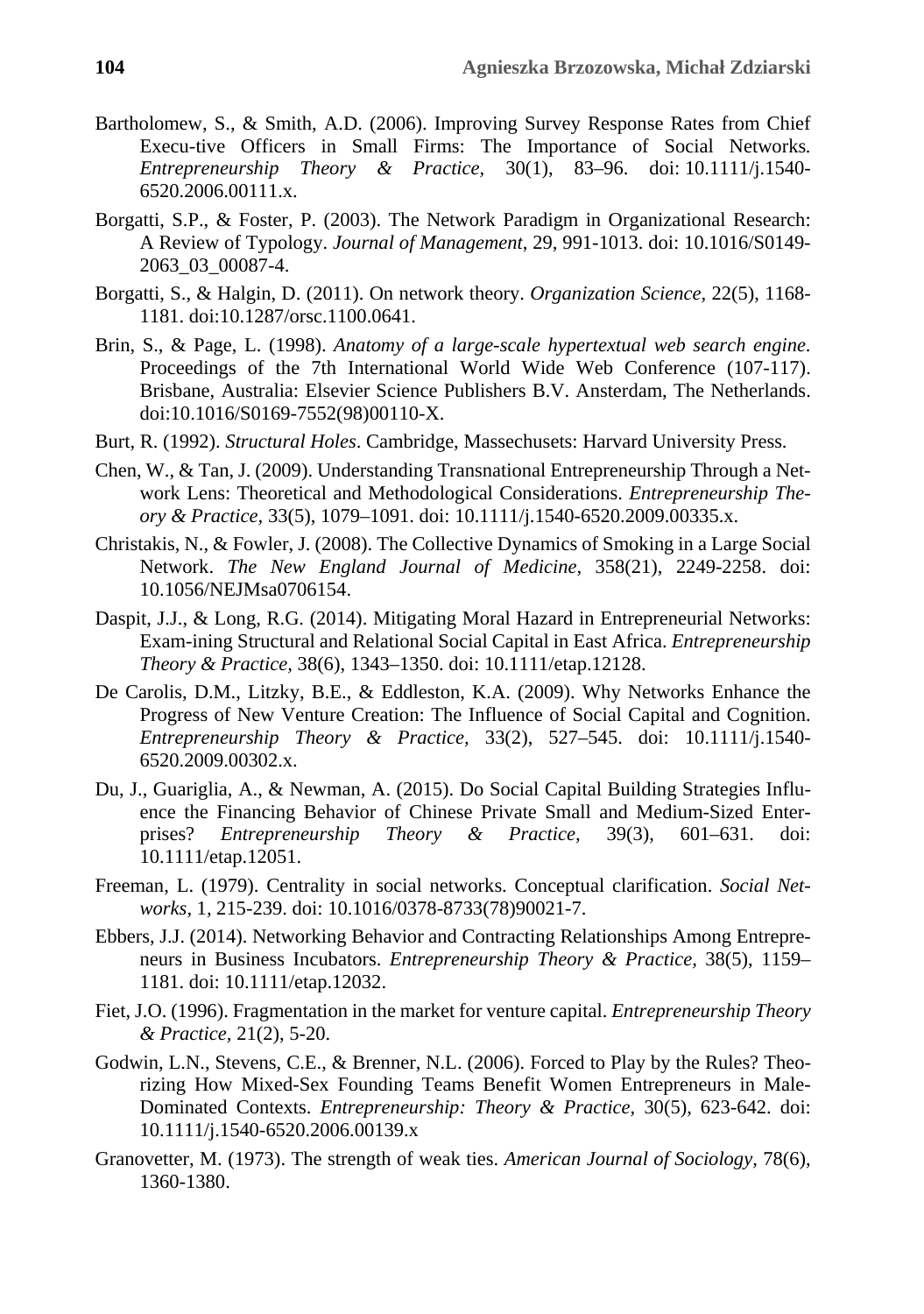- Granovetter, M. (1985). Economic action and social structure: the problem of embeddedness. *American Journal of Sociology,* 91, 481-510. doi:10.1086/228311
- Grégoire, D.A., Noël, M.X., Déry, R., & Béchard, J.-P. (2006). Is There Conceptual Convergence in Entrepreneurship Research? A Co-Citation Analysis of Frontiers of Entrepreneurship Research, 1981–2004. *Entrepreneurship: Theory & Practice,* 30(3), 333-373. doi: 10.1111/j.1540-6520.2006.00124.x.
- Hansen, E.L. (1995). Entrepreneurial Networks and New Organization Growth. *Entrepreneurship: Theory & Practice,* 19(4), 7-19.
- Haugh, H. (2007). Community-Led Social Venture Creation. *Entrepreneurship Theory & Practice,* 31(2), 161–182. doi: 10.1111/j.1540-6520.2007.00168.x.
- Hite, J.M. (2005). Evolutionary Processes and Paths of Relationally Embedded Network Ties in Emerging Entrepreneurial Firms. Entrepreneurship: Theory & Practice, 29(1), 113-144. doi: 10.1111/j.1540-6520.2005.00072.x.
- Hoang, H., & Antoncic, B. (2003). Network-based research in entrepreneurship: A critical review. *Journal of Business Venturing*, 18(2), 165-187.
- Huser, E.A., & Swartz, E. (2010). Note to Instructors for Opt-e-scrip, Inc. *Entrepreneurship: Theory & Practice,* 34(2), 416-418. doi: 10.1111/j.1540-6520.2010.00380\_2.x.
- Jonsson, S., & Lindbergh, J. (2013). The Development of Social Capital and Financing of Entrepreneurial Firms: From Financial Bootstrapping to Bank Funding. *Entrepreneurship Theory & Practice,* 37(4), 661–686. doi: 10.1111/j.1540- 6520.2011.00485.x.
- Karra, N., Tracey, P., & Phillips, N. (2006). Altruism and Agency in the Family Firm: Exploring the Role of Family, Kinship, and Ethnicity. *Entrepreneurship Theory & Practice, 30(6),* 861–877. doi: 10.1111/j.1540-6520.2006.00157.x.
- Keil, T., Maula, M. V.J., & Wilson, C. (2010). Unique Resources of Corporate Venture Capi-talists as a Key to Entry Into Rigid Venture Capital Syndication Networks. *Entrepreneurship Theory & Practice,* 34(1), 83–103. doi: 10.1111/j.1540- 6520.2009.00366.x.
- Khayesi, J.N.O., George, G., & Antonakis, J. (2014). Kinship in Entrepreneur Networks: Per-formance Effects of Resource Assembly in Africa. *Entrepreneurship Theory & Practice,* 38(6), 1323–1342. doi: 10.1111/etap.12127.
- Krebs, V. (2002). Unloaking Terrorist Networks. *First Monday, 7(4).* doi:doi:10.5210/fm.v7i4.941.
- Kreiser, P.M., Patel, P.C., & Fiet, J.O. (2013). The Influence of Changes in Social Capital on Firm-Founding Activities. *Entrepreneurship Theory & Practice,* 37(3), 539–568. doi: 10.1111/etap.12039.
- Kuhn, K.M., & Galloway, T.L. (2015). With a Little Help From My Competitors: Peer Networking Among Artisan Entrepreneurs. *Entrepreneurship Theory & Practice,*  39(3), 571–600. doi: 10.1111/etap.12053.
- Latour, B. (1988). *Science in Action: How to Follow Scientists and Engineers through Society.* Boston: Harvard University Press.
- Latour, B. (2010). *Splatając na nowo to, co społeczne. Wprowadzenie do teorii aktora-sieci*. Kraków: Wydawnictwo Universitas.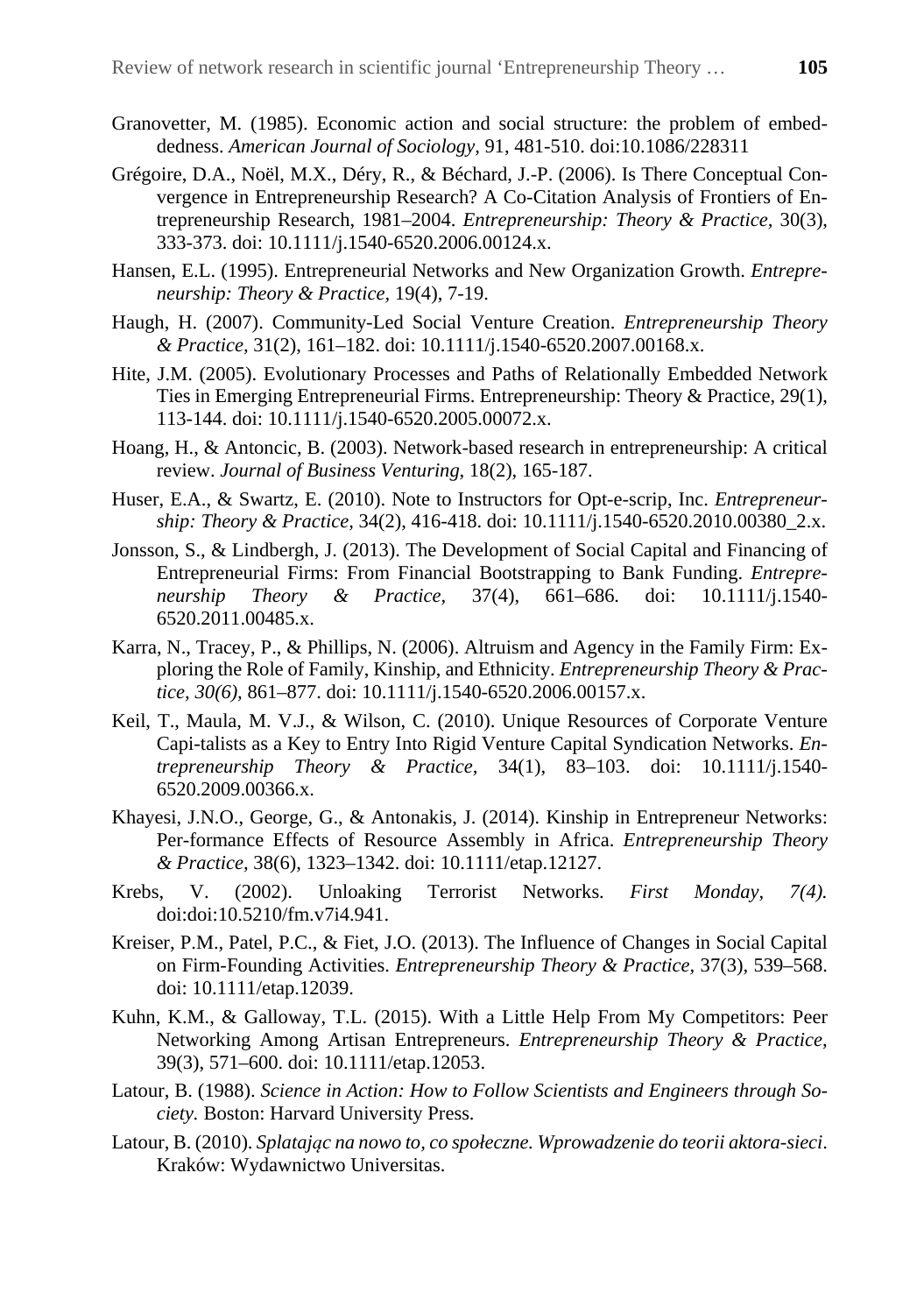- Lester, R.H., & Cannella, A.A. (2006). Interorganizational Familiness: How Family Firms Use Interlocking Directorates to Build Community-Level Social Capital. *Entrepreneurship: Theory & Practice,* 30(6), 755-775. doi: 10.1111/j.1540- 6520.2006.00149.x.
- Louise, K., Althanassiou, N., & Crittenden, W. (2000). Founder Centrality and Strategic Behavior in the Family Owned Firm. *Entrepreneurship: Theory & Practice,* 25(2), 27-42.
- Milgram, S. (1967). The small world problem. *Psychology today,* 2(1), 60-67.
- Mosey, S., & Wright, M. (2007). From Human Capital to Social Capital: A Longitudinal Study of Technology-Based Academic Entrepreneurs. *Entrepreneurship: Theory & Practice,* 31(6), 909-935. doi: 10.1111/j.1540-6520.2007.00203.x.
- Musteen, M., Datta, D.K., & Butts, M.M. (2014). Do International Networks and Foreign Market Knowledge Facilitate SME Internationalization? Evidence From the Czech Republic. *Entrepreneurship Theory & Practice,* 38(4), 749–774. doi: 10.1111/etap.12025.
- Partanen, J., Chetty, S. K., & Rajala, A. (2014). Innovation Types and Network Relationships. *Entrepreneurship Theory & Practice,* 38(5), 1027–1055. doi: 10.1111/j.1540- 6520.2011.00474.x
- Patel, P.C., & Conklin, B. (2009). The Balancing Act: The Role of Transnational Habitus and Social Networks in Balancing Transnational Entrepreneurial Activities. *Entrepreneurship Theory & Practice,* 33(5), 1045–1078. doi: 10.1111/j.1540- 6520.2009.00334.x
- Powell, W. (1990). Neither market nor hierarchy: network forms of organization. *Research in Organizational Behavior,* 12, 295-336.
- Ring, J.K., Peredo, A.M., & Chrisman, J.J. (2010). Business Networks and Economic Development in Rural Communities in the United States. *Entrepreneurship Theory & Practice,* 34(1), 171–195. doi: 10.1111/j.1540-6520.2009.00307.x
- Rowley, B., Behrens, D., & Krackhardt, D. (2000). Redundant governance structures: An analysis of structural and relational embeddedness in the steel and semiconductor industries. *Strategic Management Journal,* 21(3), 363-386. doi: 10.1002/(SICI)1097- 0266(200003)21:3<369::AID-SMJ93>3.0.CO;2-M.
- Saparito, P., Elam, A., & Brush, C. (2013). Bank–Firm Relationships: Do Perceptions Vary by Gender?. *Entrepreneurship Theory & Practice,* 37(4), 837–858. doi: 10.1111/j.1540-6520.2012.00524.x.
- Sautet, F. (2013). Local and Systemic Entrepreneurship: Solving the Puzzle of Entrepreneurship and Economic Development. *Entrepreneurship Theory & Practice, 37(2),* 387–402. doi: 10.1111/j.1540-6520.2011.00469.x.
- Scarbrough, H., Swan, J., Amaeshi, K., & Briggs, T. (2013). Exploring the Role of Trust in the Deal-Making Process for Early-Stage Technology Ventures. *Entrepreneurship Theory & Practice,* 37(5), 1203–1228. doi: 10.1111/etap.12031.
- Semrau, T., & Werner, A. (2014). How Exactly Do Network Relationships Pay Off? The Effects of Network Size and Relationship Quality on Access to Start-Up Resources. *Entrepreneurship Theory & Practice,* 38(3), 501–525. doi: 10.1111/etap.12011.